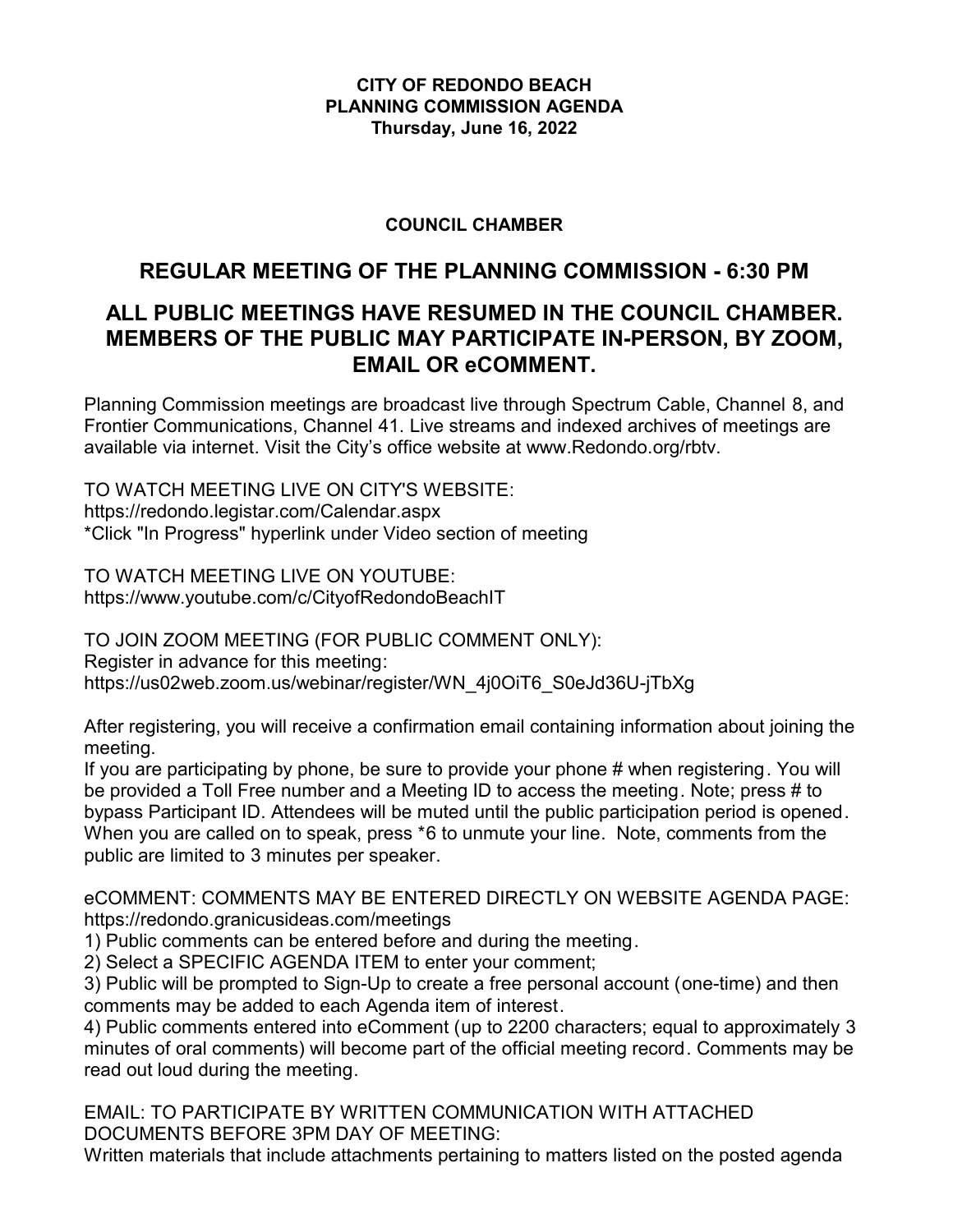received after the agenda has been published will be added as supplemental materials under the relevant agenda item. PlanningRedondo@redondo.org

# **REGULAR MEETING OF THE PLANNING COMMISSION - 6:30 PM**

- **A. CALL TO ORDER**
- **B. ROLL CALL**
- **C. SALUTE TO THE FLAG**
- **D. APPROVE ORDER OF AGENDA**

#### **E. BLUE FOLDER ITEMS - ADDITIONAL BACK UP MATERIALS**

*Blue folder items are additional back up material to administrative reports and/or public comments received after the printing and distribution of the agenda packet for receive and file.*

#### **E.1.** [RECEIVE AND FILE BLUE FOLDER ITEMS - Placeholder for materials received after](http://redondo.legistar.com/gateway.aspx?m=l&id=/matter.aspx?key=5868) release of the agenda

#### **F. CONSENT CALENDAR**

*Business items, except those formally noticed for public hearing, or those pulled for discussion are assigned to the Consent Calendar. The Commission Members may request that any Consent Calendar item(s) be removed, discussed, and acted upon separately. Items removed from the Consent Calendar will be taken up under the "Excluded Consent Calendar" section below. Those items remaining on the Consent Calendar will be approved in one motion. The Chair will call on anyone wishing to address the Commission on any Consent Calendar item on the agenda, which has not been pulled by the Commission for discussion. Each speaker will be permitted to speak only once and comments will be limited to a total of three minutes.*

- **F.1.** [APPROVE AFFIDAVIT OF POSTING FOR THE PLANNING COMMISSION REGULAR](http://redondo.legistar.com/gateway.aspx?m=l&id=/matter.aspx?key=5861) MEETING OF JUNE 16, 2022
- **F.2.** [APPROVE MINUTES OF THE PLANNING COMMISSION REGULAR MEETING OF](http://redondo.legistar.com/gateway.aspx?m=l&id=/matter.aspx?key=5863) MAY 19, 2022
- **F.3.** [RECEIVE AND FILE PLANNING COMMISSION REFERRALS TO STAFF UPDATE OF](http://redondo.legistar.com/gateway.aspx?m=l&id=/matter.aspx?key=5864) JUNE 16, 2022 - no current update
- **G. EXCLUDED CONSENT CALENDAR ITEMS**

#### **H. PUBLIC PARTICIPATION ON NON-AGENDA ITEMS**

This section is intended to provide members of the public with the opportunity to comment on any subject that *does not appear on this agenda for action. This section is limited to 30 minutes. Each speaker will be afforded three minutes to address the Commission. Each speaker will be permitted to speak only once. Written requests, if any, will be considered first under this section.*

#### **H.1.** [RECEIVE AND FILE PUBLIC WRITTEN COMMENTS ON NON-AGENDA ITEMS](http://redondo.legistar.com/gateway.aspx?m=l&id=/matter.aspx?key=5862)

#### **I. EX PARTE COMMUNICATION**

*This section is intended to allow all officials the opportunity to reveal any disclosure or ex parte communication about the following public hearings.*

#### **J. PUBLIC HEARINGS**

**J.1.** [A PUBLIC HEARING FOR CONSIDERATION OF AMENDMENTS TO TITLE 10,](http://redondo.legistar.com/gateway.aspx?m=l&id=/matter.aspx?key=5866)